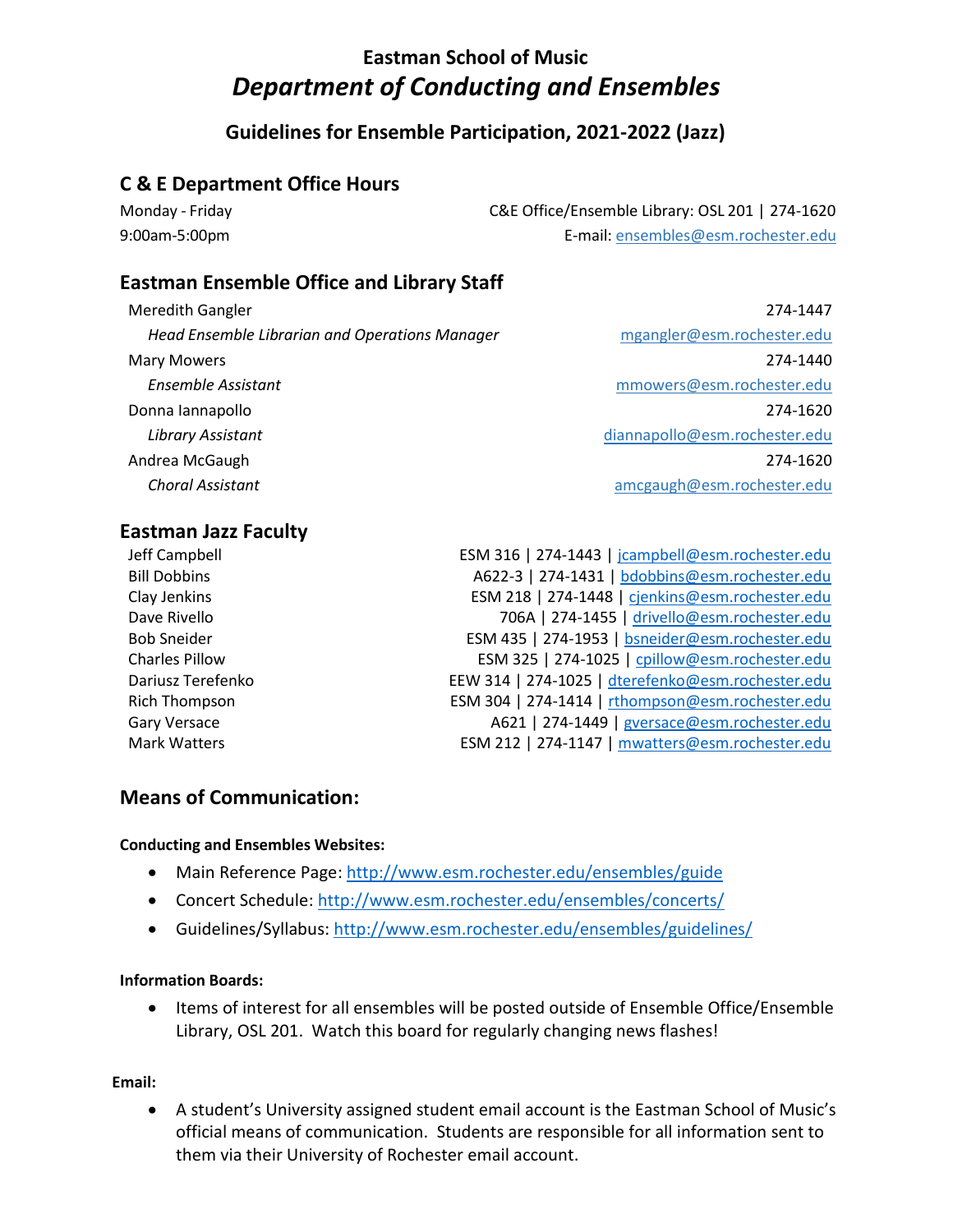### **Rehearsal Schedules:**

| Ensemble:                    | Dav: | Time:                    | Location:                  |
|------------------------------|------|--------------------------|----------------------------|
| Eastman Jazz Ensemble (EJE)  | TR   |                          | 12:45-2:25pm RWR (ESM 120) |
| New Jazz Ensemble (NJE)      | TR   | 12:45-2:25pm Messinger 1 |                            |
| Jazz Lab Band (JLB)          | MW.  |                          | 6:30-8:30pm RWR (ESM 120)  |
| Jazz Workshop Ensemble (JWE) | MW.  | 6:30-8:30pm              | A902                       |

*Professional behavior dictates that ALL CELL PHONES must be turned off upon entering the rehearsal space and must REMAIN OFF for the duration of the rehearsal and concert.*

### **Concerts:**

- CALL for all concerts is 30 minutes prior to concert start this applies to ALL performers. No performer should leave the premises during a concert.
- All performers must check in with the Director upon arrival

### **Concert Dress:**

Concert Dress will be determined by the Director of each ensemble

### **Auditions:**

 Auditions for ensembles are required for Jazz majors and non-Jazz majors. Details are posted on the Annex sixth floor Jazz bulletin board and on the ensemble bulletin board across from Dewey 1.333 in the Music Department in Dewey Hall (for River Campus students). Auditions take place during the first week of class in the Fall. Results will be posted on the 6th floor Annex Jazz bulletin board (near Rm 624).

## **Health and Public Safety Guidelines: 2021-2022 Academic Year**

- Masks must be worn at all times while in the ESM buildings, including during rehearsals. Wind players can wear masks with a slit that allows for contact with their instrument. Wind masks should only be worn while sitting in rehearsal/performance seat. A full-coverage mask should be worn while moving about the room.
- Brass players must empty condensation into a container, so that condensation is not emptied directly onto the floor.
- Wind and brass players are required to use bell covers.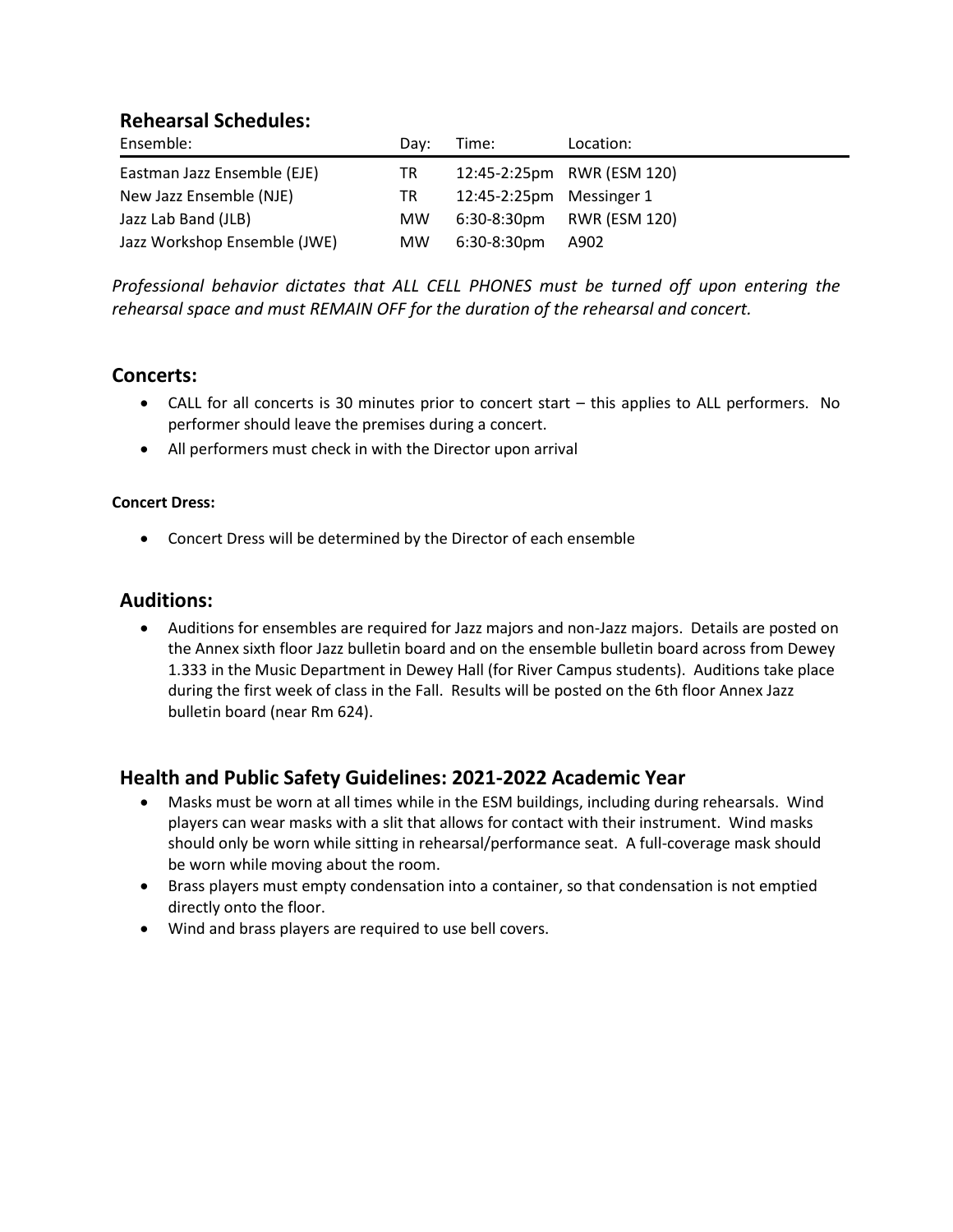# **Attendance and Absence Policies:**

Students participating in Eastman ensembles are required to attend every rehearsal and performance for which they are assigned. Requests for absence from a rehearsal must be filed with the proper Eastman School of Music office.

- **Excused absence requests for professional engagements:** 
	- $\circ$  If a student needs to request an excused absence for professional reasons such as an audition, the student must notify the Conducting and Ensembles Department, in writing, at least **3 weeks** in advance of the proposed absence (More advanced notice is always welcome!!!!)
	- o **No more than 2 excused absences will be granted** per semester for professional or personal engagements
	- o **No absence requests will be granted** during the final 3 rehearsals prior to a performance
	- o Please note that if a performer misses a dress rehearsal they **MAY NOT** play the concert
- **Excused absence requests for health reasons or other last-minute emergencies:**
	- $\circ$  When a student is ill or injured unexpectedly, the student should notify the Conducting and Ensembles Department no later than **1 hour** prior to the beginning of rehearsal
	- $\circ$  If a student expects to miss more than one rehearsal during a cycle for health reasons, a doctor's note must be provided.
- **Conflicts within ESM ensembles:**
	- o When a student is involved in more than one performing ensemble simultaneously (i.e. Jazz Ensemble and Wind Ensemble), the ensemble with a current performance must take priority over the ensemble in the middle of the rehearsal mode. A sub must be provided for the missing part in the ensemble in rehearsal mode. In the event that there are multiple rhythm section players in the large ensembles (EJE,NJE or JLB), ALL must be present at ALL rehearsals and performances.

### **Extended Absences:**

Extended absence due to injury or health issues must be documented by University Health Services (UHS) and the Eastman Office of Academic Affairs (located in 110 ESM). Absence/accommodation requests made for reasons of personal injury must be made to University Health Services (UHS) (**do also notify the C & E department**). UHS will provide the student with an evaluation, individual treatment plan, and, if necessary, written short-term accommodations (Statement of Health). It is the student's responsibility to give copies of the "Statement of Health" form directly to the Office of Academic Affairs. Upon receipt of the "Statement of Health" form, the Office of Academic Affairs will notify all relevant faculty and Meredith Gangler, the Ensemble Operations Manager.

 For more information concerning short-term physical injury, visit the Academic Affairs website at **[https://www.esm.rochester.edu/academic-affairs/esmstudents/short-term-injury-or](https://www.esm.rochester.edu/academic-affairs/esmstudents/short-term-injury-or-illness/)[illness/](https://www.esm.rochester.edu/academic-affairs/esmstudents/short-term-injury-or-illness/)**

Timely reporting will help students avoid penalties due to absence from rehearsals or concerts. *All unplanned absences or late arrivals, to be considered for an excused absence by a conductor or Ensemble Operations Manager, MUST be followed up with an email within one day of the absence or late arrival.*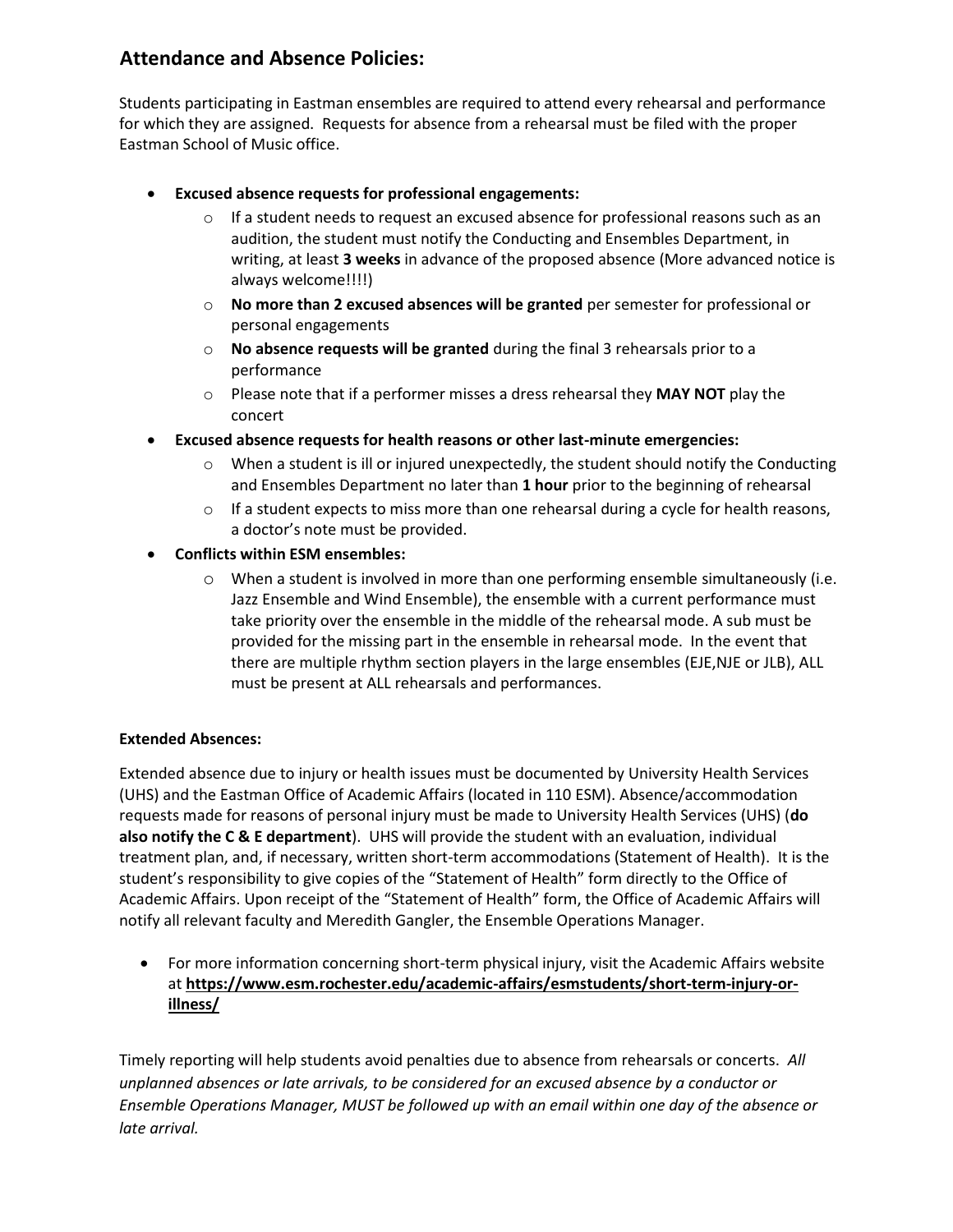# **Grading Policies:**

Ensemble grades are based on attendance, attitude, and preparation. Students begin each semester with the grade of "A". Students are required and expected to perform to the utmost of their ability, displaying a professional attitude in rehearsals and concerts.

### **Attendance component of grading system:**

The ensemble grading scale will observe the following attendance guidelines:

- Unexcused late arrivals will result in the reduction of 1/2 of a grade
- Unexcused absences will result in the reduction of a full grade
- **Excused absences will not be granted for dress rehearsals or concerts**, with the exception of illness or family emergency. A missed dress rehearsal or concert will result in an incomplete or failure of the course, unless the absence is documented and approved.
- Substitutes will not be allowed during the last three rehearsals (including Dress) prior to a performance

### **Grading Scale:**

- $\bullet$  1 unexcused absence = B
- $\bullet$  2 unexcused absences = C
- 3 unexcused absences = D
- $\bullet$  4 unexcused absences = F

### **Disability Accommodations Policy***:*

Eastman is committed to fostering a welcoming, encouraging, and empowering environment where students with disabilities can thrive in their studies. The Office of Disability Resources works with students to identify barriers and establish reasonable accommodations in order to ensure students with disabilities have equal access and equal opportunity to fully participate in the University experience. Students who would like to request accommodations, register as a student with a disability, or learn more about available resources are encouraged to submit an application on the Disability Resources website or contact the office at (585) 276-5075 or [disability@rochester.edu.](mailto:disability@rochester.edu)

**\_\_\_\_\_\_\_\_\_\_\_\_\_\_\_\_\_\_\_\_\_\_\_\_\_\_\_\_\_\_\_\_\_\_\_\_\_\_\_\_\_\_\_\_\_\_\_\_\_\_\_\_\_\_\_\_\_\_\_\_\_\_\_\_\_\_\_\_\_\_\_\_\_\_\_\_\_\_\_\_\_\_\_\_**

It is a personal decision to disclose the existence of a disability and to request an accommodation – a decision not to disclose will be respected. While we cannot make accommodations retroactively (for example, allowing a student to repeat a test with new accommodation), we encourage you to begin the documentation process at any time during the semester.

### **Academic Integrity:**

Your enrollment in Eastman Large Ensembles, and your receipt of these guidelines, indicates that you accept these policies and agree to abide by them.

It is your responsibility to be familiar with the Eastman School of Music's Academic Integrity Policy. Violations of the policy are serious and will be immediately referred to the Office of Academic Affairs. You can read the full Academic Integrity policy here:<http://www.esm.rochester.edu/registrar/policy/03-00/>

### **Sexual Misconduct Reporting:**

All members of the University community have the right to learn and work in a safe environment free from all forms of harassment, including harassment on the basis of sex or gender. Students who have been subjected to sexual harassment, including sexual assault, dating/domestic violence, or stalking, have the right to receive academic, housing, transportation, or other accommodations, to receive counseling and health services, and to make a report about such behavior to the University and to law enforcement. For more information please visit [www.rochester.edu/sexualmisconduct.](http://www.rochester.edu/sexualmisconduct)